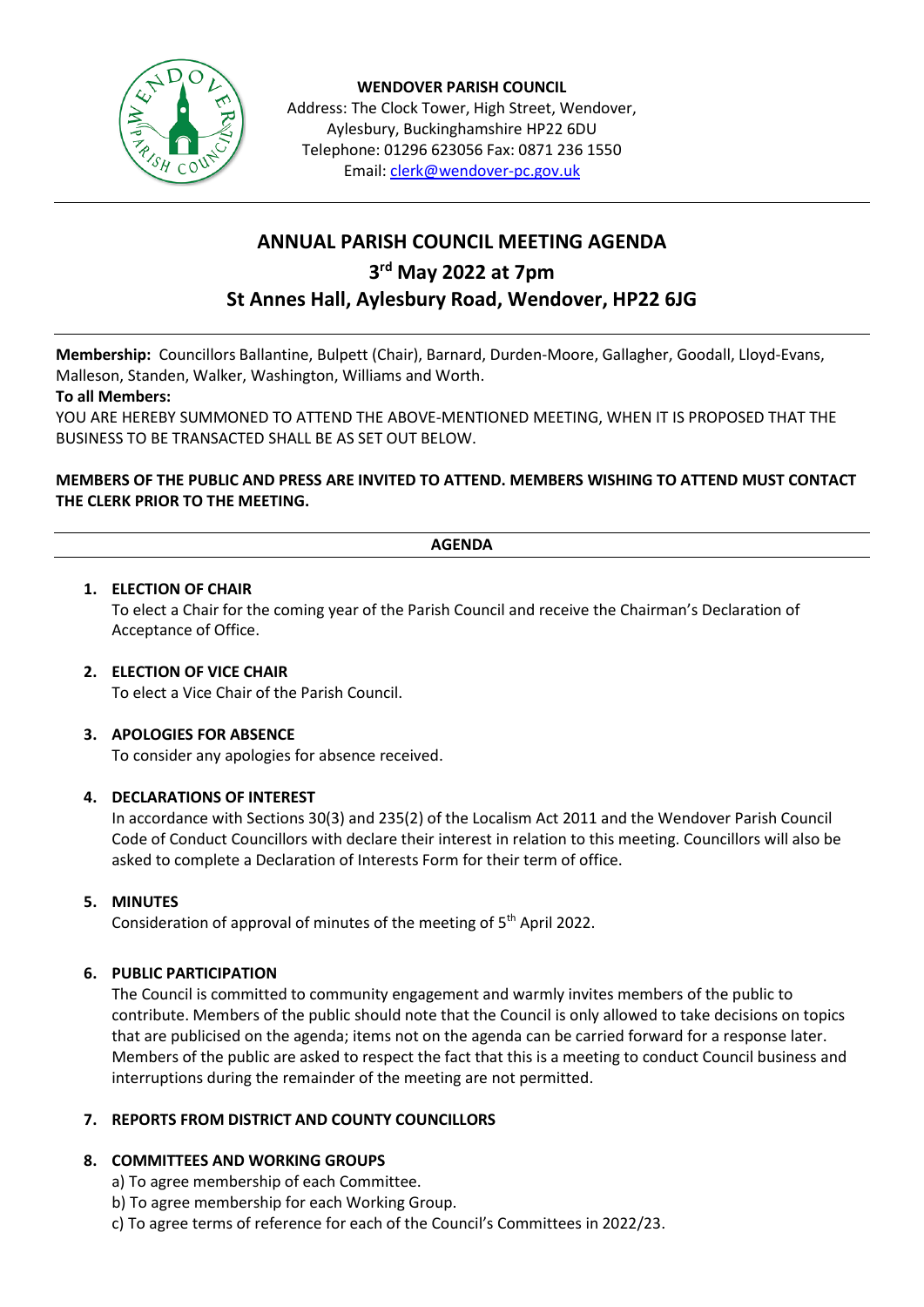## **9. OUTSIDE BODIES**

a) To receive reports from outside bodies.

b) To agree WPC representatives on other organisations' Committees, panels or liaison groups.

#### **10. REVIEW OF SUBSCRIPTIONS AND MEMBERSHIPS**

To consider the Council's subscriptions and memberships for 2022/23.

### **11. CORRESPONDENCE**

To consider items of correspondence listed (Appendix 1).

## **12. CLERKS REPORT**

## **13. FINANCE**

- a) To note the year end March 2022 I&E, EMR and balance sheet.
- b) To consider the list of payments and sign cheques.
- d) To consider continuing with direct debit payments and payments of salaries by fax order.

## **14. PLANNING COMMITTEE**

To note draft minutes of the meetings of 5<sup>th</sup> and 19<sup>th</sup> April 2022.

## **15. AMENITIES COMMITTEE**

To note the draft minutes of the meeting of 19th April 2022.

## **16. OTHER MATTERS**

## **a) HS2**

To receive updates on any matters relating to HS2 & the HS2 working group.

#### **b) Review and Adoption of Core Documents**

- (i) To review the Councils Standing Orders.
- (ii) To review the Councils Financial Regulations.
- (iii) To confirm core policies have been reviewed.

#### **c) Review of Land and Assets**

To receive an update on the asset register and an inventory of WPC property.

#### **d) Review of arrangements for Insurance**

To confirm the Council has insurance cover in respect of all risks.

#### **e) General Power of Competence**

To receive an update on the Council excercising their eligibility of the General Power of Competence.

#### **f) Jubilee Event 2022**

- (i) To note the updated project status report for the Jubilee Event.
- (ii) To consider a request from Craft Yard to attend the event with a mobile gin bar.
- (iii) To consider purchasing promo materials for the event to support the five-year plan outputs.

#### **g) 5year Working Group**

To receive an update and consider any recommendations.

#### **h) Manor Waste**

- (I) To consider a request for a charity stall to use Manor Waste on Sunday 29th May 2022.
- (ii) To receive an update Manor Waste consultation and proposals.